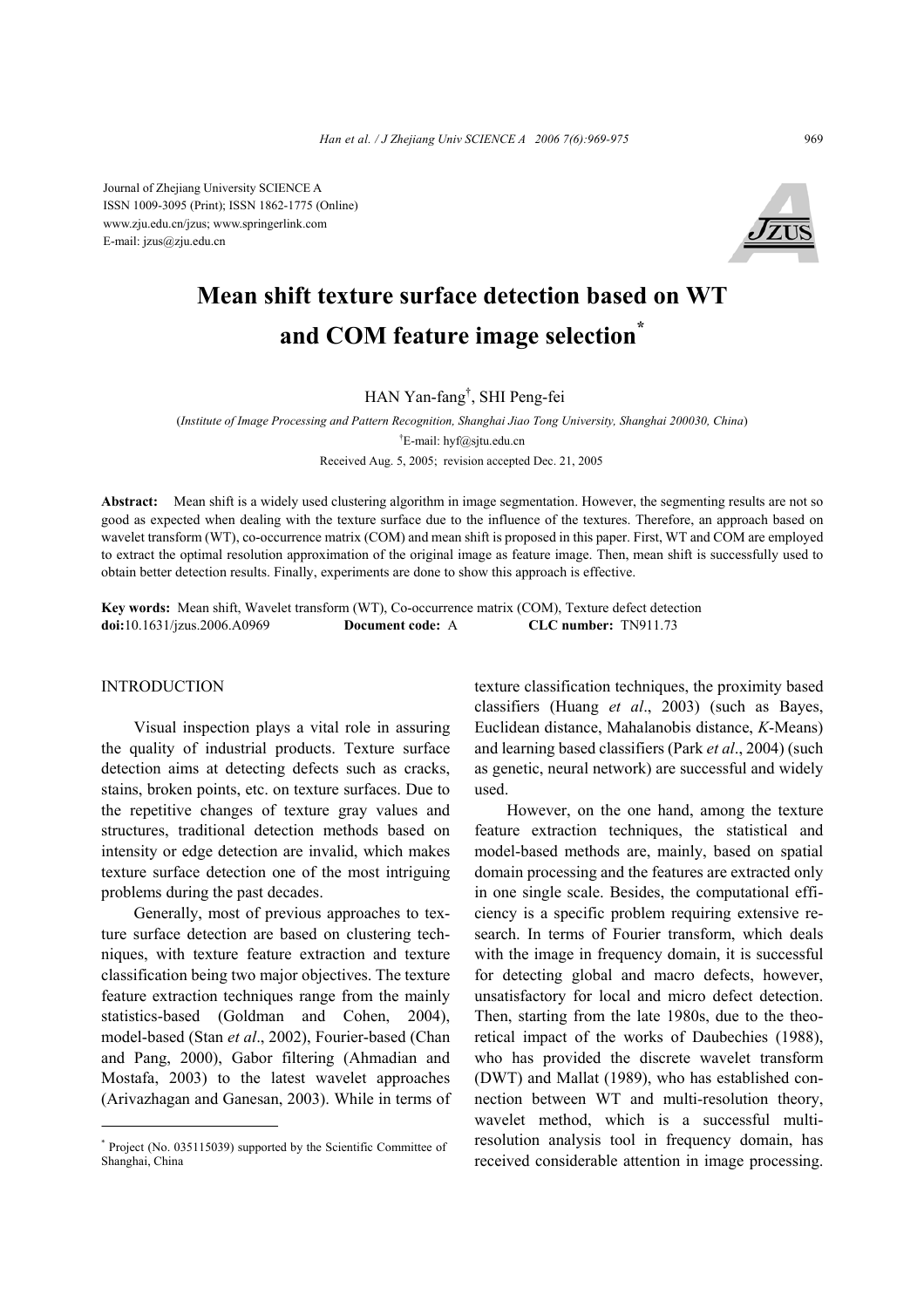While on the other hand, the texture clustering techniques, proximity based and learning based classifiers, have unavoidable drawbacks when dealing with the vast image data, e.g., the proximity-based methods tend to be computationally expensive and the definition of a meaningful stopping criterion for the fusion (or division) of the data is not straightforward. Often, the learning based classifiers need to be trained by the non-defect features, which is a troublesome procedure and usually time consuming, therefore, limits its real-time applications. In addition, it is sometimes necessary to decide the number of clusters using prior knowledge so that over-segmentation can be avoided, which often makes it neither robust nor efficient.

Assuming the feature space of an image undertaking a kind of probability density distribution, mean shift, which was proposed by Fukunaga and Hostetler (1975) and performed by iteratively finding the modes of the density distribution, is robust and does not require prior knowledge of the number of clusters. Hence it is widely used in image segmentation. (Georgescu *et al*., 2003; Cheng, 1995; Singh and Ahuja, 2002; Yang and Liu, 2001). However, in this paper, when detecting the texture surface, some textures are wrongly detected as stains. Therefore, we propose an approach of extracting the approximation of the original image as feature image based on WT and COM so as to reduce the influence of the high frequency textures. Then regarding the feature space as certain empirical probability density function, mean shift is applied in stain detection.

The rest of this paper is organized as follows: in Section 2, mean shift is briefly introduced. Then, our approach based on WT and COM is elaborated in Section 3. After that, in Section 4 experiments are done to detect the stains on texture images by mean shift and our approach respectively, and comparison is made. Finally, concluding remarks are given in Section 5.

## MEAN SHIFT

Mean shift (Abrantes and Marques, 2004), which is a non-linear kernel method proposed for clustering analysis, is an iterative technique. It tries to obtain the modes of the probability density function of the feature space, using a nonparametric estimate of the density function. And the number of clusters is obtained automatically by finding the centers of the densest regions in the space (the modes).

Assume that each data point in the feature space  ${x_i} \in \mathbb{R}^d$ , *i*=1, ..., *n*. Then, the multivariate kernel density estimate obtained with kernel function *K*(*x*) and window radius *h*, computed in the point *x* is defined as:

$$
\hat{f}(x) = \frac{1}{nh^d} \sum_{i=1}^n K\left(\frac{x - x_i}{h}\right),\tag{1}
$$

where the kernel function  $K(x)$  can be different types such as Gaussian kernel, unit kernel, Epanechikov kernel and so on. But the Epanechikov kernel is proved to be the optimum kernel yielding minimum mean integrated square error (MISE) as described in (Comaniciu and Meer, 1999).

$$
K_{\rm E}(x) = \begin{cases} \frac{1}{2}c_d^{-1}(d+2)\left(1 - \|x\|^2\right), & \text{if } \|x\|^2 < 1, \\ 0, & \text{otherwise,} \end{cases} \tag{2}
$$

where  $c_d$  is the volume of the unit  $d$ -dimensional sphere.

As we know, the dense regions in the feature space often correspond with the local maxima of the density function. And to find the local maxima, gradient of the density function is a useful tool. Thus, the gradient of the kernel density estimate can be computed as follows:

$$
\hat{\nabla}f(x) \equiv \nabla \hat{f}(x) = \frac{1}{nh^d} \sum_{i=1}^n \nabla K \left( \frac{x - x_i}{h} \right). \tag{3}
$$

The sample mean at *x* is

$$
m(x) = \sum_{i=1}^{n} \frac{K(x_i - x)x_i}{K(x_i - x)}.
$$
 (4)

And the difference  $M_h(x) = m(x) - x$  is called mean shift. It has been proved in (Comaniciu and Meer, 2002) that:

$$
\boldsymbol{M}_h(x) = C \frac{\hat{\boldsymbol{\nabla}} f(x)}{\hat{f}(x)},
$$
\n(5)

where, *C* is a positive constant and  $M_h(x)$  is the mean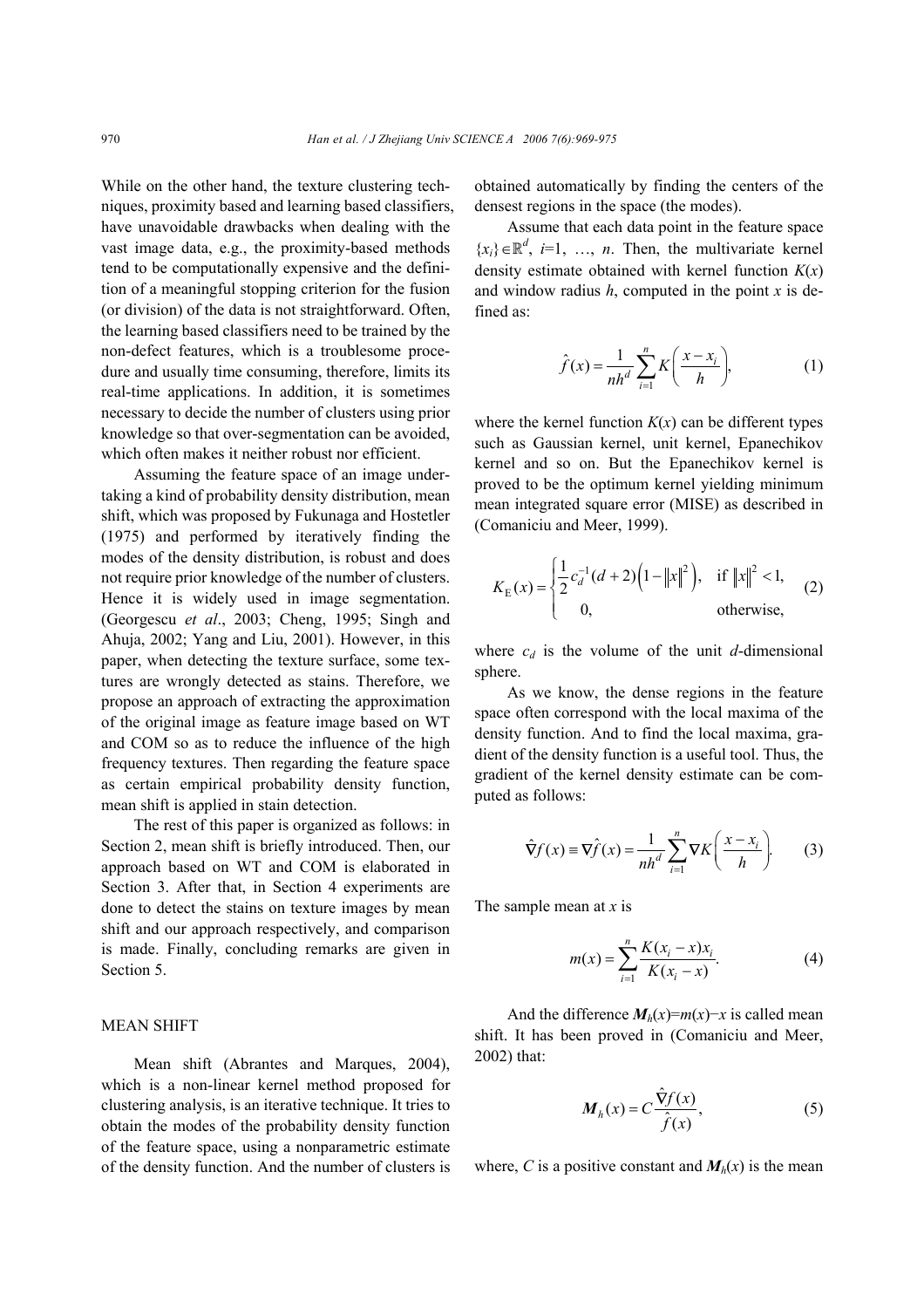shift value at the point *x*.

The repeated movement of data points to the sample means is called the mean shift algorithm. In each iteration of the algorithm,  $x \leftarrow m(x)$  is performed for all  $\{x_i\} \in \mathbb{R}^d$  simultaneously until  $m(x)=x$ .

# TEXTURE DEFECT DETECTION BASED ON OUR APPROACH

Applying mean shift directly on the original image, stains can be detected with smaller kernel window size, however, with some textures being mistaken as defects too. While with the increase of kernel window, the influence of textures can be reduced but some stains cannot be detected. Fortunately, it is well-known that textures are high frequency parts while the stained background are low frequency contents in an image. So, if we can select only the low frequency background for mean shift detection, this problem may be settled. Therefore, combined with COM, which is a useful statistical tool in texture analysis, WT, which is a successful multi-resolution analysis tool in frequency domain, is used to select one approximation image with certain resolution as the feature image for mean shift detection.

As elaborated in many literatures, WT is defined as the inner product of a signal (image) with a family of real orthogonal basis functions,  $\psi_{a,b}(x)$  with the computation formula as follows:

$$
W_{a,b} = \langle f, \psi_{a,b} \rangle = \int_{-\infty}^{+\infty} f(t) \psi_{a,b}(x) dt, \tag{6}
$$

where *a* is the dilating factor and *b* is the shifting factor.

The results of WT are wavelet coefficients *W*, which are a function of scale and position. Multiplying each coefficient by the appropriately scaled and shifted wavelet yields the constituent wavelets of the original signal:

$$
f(t) = \sum_{a,b} W_{a,b} \psi_{a,b}(x). \tag{7}
$$

Multi-scale wavelet transform can be implemented as a pyramid or tree structure. The decomposition process can be iterated, with successive approximations being decomposed in turn, so that one signal is broken down into many lower resolution components. Here, our objective is to select the optimal resolution approximation, in which the textures are removed, as the feature image for post-detection.

 As is well known, COM (Latif-Amet *et al*., 2000), which is a square matrix whose elements correspond to the relative occurrence frequency of pairs of gray level values of pixels separated by a certain distance in a given direction, well represents the texture distribution. If an intensity image is entirely flat (i.e., no texture contained), the resulting COM will be completely diagonal. As the image texture increases (i.e., as the local pixel intensity variations increase), the offdiagonal values of the COM become larger. Therefore, based on this notion, COM can be used to analyze the texture distribution for approximation selecting.

Mathematically, two COM features such as energy and local homogeneity are used for feature image selecting. Assuming *C* is the COM of image *I*, whose size is  $M \times N$  with the gray level *G*, then,

$$
C(i, j) = \frac{Num(P(x, y) = i \cap P(x + \Delta m, y + \Delta n) = j)}{\sum_{m,n=1}^{M,N} \text{pairs}}
$$
  
  $i = 1, 2, ..., G,$  (8)

where  $P(x, y)$  represents the pixel value at  $(x, y)$ ,  $Num(\cdot)$  is the operator for computing total occurrence number and the denominator is all possible pairs in the direction of (∆*m*, ∆*n*) in original image. The two COM features such as Energy and Local homogeneity can be computed as follows:

Energy = 
$$
\sum_{i,j=1}^{N} C^2(i,j)
$$
, (9)

Local homogeneity = 
$$
\sum_{i,j=1}^{N} \frac{1}{1 + (i - j)^2} C(i, j).
$$
 (10)

These are two commonly used features and are analyzed by their variance to select the feature image from the approximation sub-images at variant decomposition levels. Let *VE* represent the variance of Energy and *VL* for that of Local homogeneity, then, the selected level (*SL*) can be represented as follows:

$$
SL = \{ m | VE_m = \max(VE_i) \cap V L_m = \max(V L_i), i \in [1, N] \}.
$$
\n(11)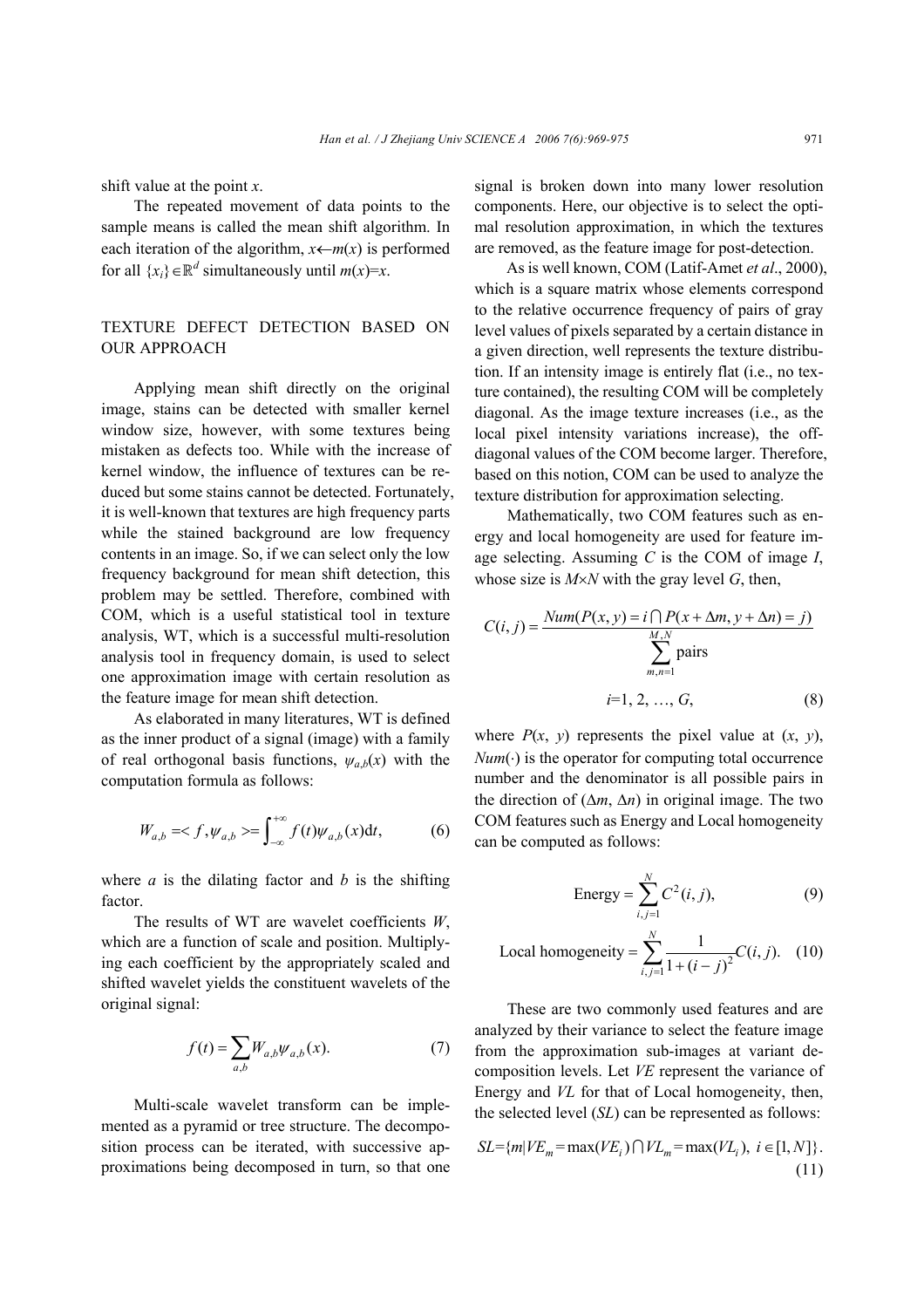The approximation sub-image at this selected level is taken as the feature image.

Fig.1 gives an example of how the feature image is selected and its comparison with the original image.

By WT and COM features analysis, the feature image is obtained. And the comparison of original and feature image is given in Fig.1. Fig.1a is the ori-





ginal texture image with Fig.1b as its COM. Fig.1c shows the variance of COM features at different decomposition levels. And Fig.1d is the feature image with its COM illustrated in Fig.1e.

Comparing the COMs of the original and feature image, it can be noted that the off-diagonal values of the original COM is large, which means the original image is with textures, while the COM of the feature image is completely diagonal, which means the feature image is flat.

Based on the above analysis, a new approach is proposed based on WT, COM and mean shift for defect detection. Particularly, the main procedure is summarized as follows:

Step 1: Multi-scale WT of the original texture image;

Step 2: Compute the COM and COM features of the decomposed sub-images following Eqs.(9) and  $(10)$ ;

0.5





**Fig.1 Comparison of original image and feature image. (a) Original texture image with stains marked in circles; (b) COM of original image; (c) COM feature variance of approximation sub-images at different levels; (d) Feature image at level 2; (e) COM of feature image** 

 $COM (×10<sup>-3</sup>)$ 

 $COM (×10<sup>-3</sup>)$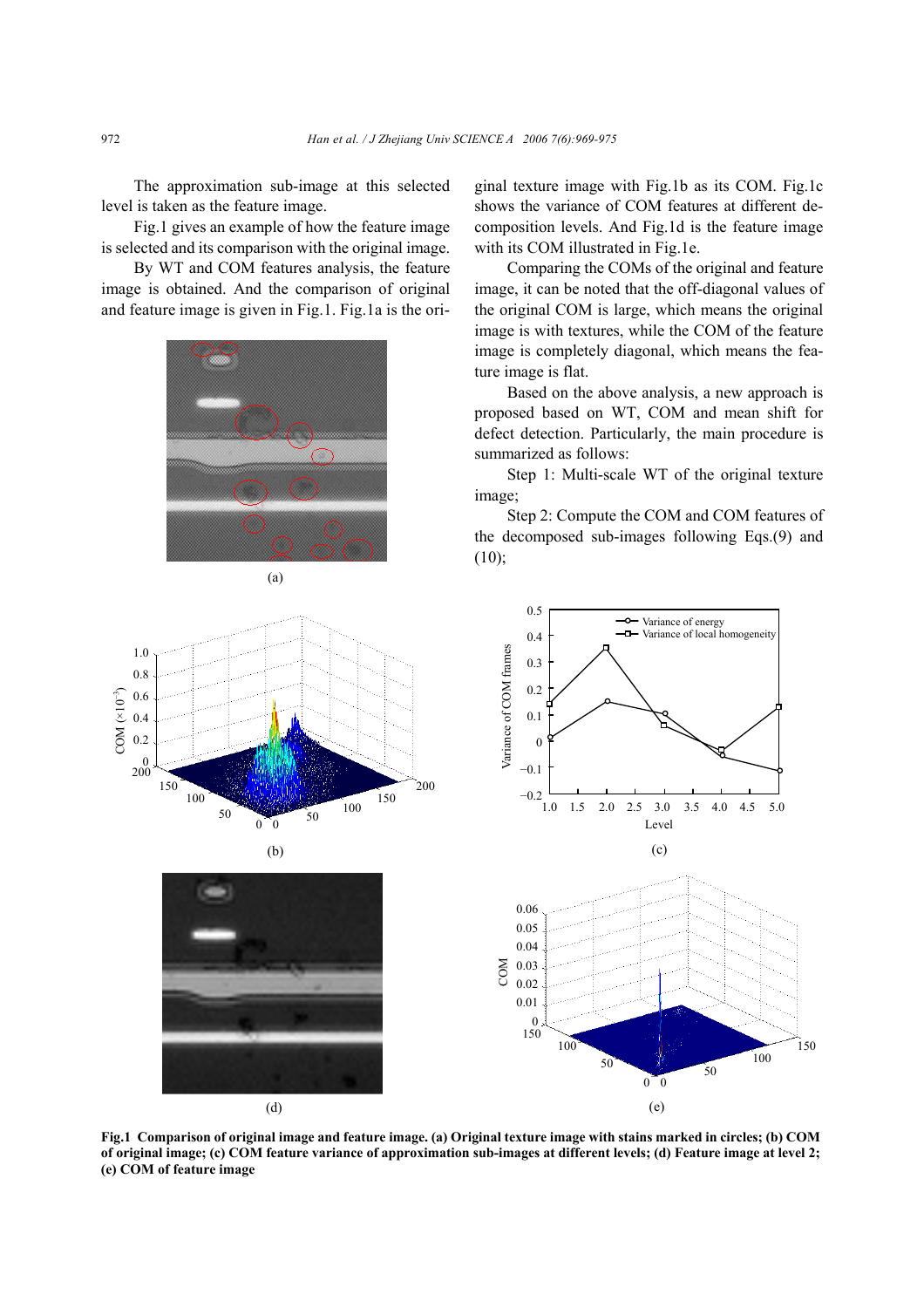Step 3: Analyze the COM features of the approximation sub-images by their variance at different levels and select the optimal approximation as feature image;

Step 4: Compute the mean shift vector  $M_h$  on the feature image;

Step 5: In each iteration of the Mean Shift algorithm,  $x \leftarrow M_h(x)+x$  is performed for all  $\{x_i\} \in \mathbb{R}^d$  simultaneously until  $M_h(x) \rightarrow 0$ ;

Step 6: Find the modes as cluster centers and merge or eliminate the smaller clusters.

It should be pointed out that there are many good wavelet bases proposed in previous references. However, in our experiments, we try db4 wavelet for WT and it is found that the detection results are good.

## EXPERIMENTAL RESULTS

Based on the approach proposed above, experiments are done to detect the stains on texture surfaces. One original image is shown in Fig.1a, with the stains marked in circles. And the detecting results by mean shift and our approach are illustrated in Figs.2a and 2b respectively. From Fig.2a, it can be noted that some stain points on the texture image cannot be detected while some textures are wrongly detected as defects, which are marked with squares, while in Fig.2b, the stains are correctly detected and the detection is free from the influence of textures.

More experiments were done with the testing results given in Fig.3 to show the effects of our approach. In each image group of Fig.3, the original image (with the image size of 256×256), approximation image, mean shift detection results and results based on our approach are given in order. Where, the stains are marked with circles in the original image and the wrongly detected textures are marked in squares in the mean shift detection results.

Table 1 gives the selected levels (*SL*) and corresponding COM feature variance in feature image obtaining. Where, the marked grids in the table represent the max COM feature variance.

All experiments were done under the environment of Pentium 2.4 G, Win XP, Matlab 6.5. From the above results, the error-detection rate and lostdetection rate for mean shift and our approach are computed and listed in Table 2.

From the above statistical numbers, the errordetection rate and lost-detection rate for mean shift is much larger than our approach, which proves that our approach is effective.

## **CONCLUSION**

Although mean shift is an efficient iterative clustering approach in image segmentation, in the above experiments, its detection result is greatly influenced by the textures. Some stain points cannot be correctly detected and many textures are wrongly detected as defects. According to this problem, we start from the idea of extracting non-texture approximation of the original image with multi-level WT and COM for mean shift detection. Thus the textures are removed from the stained background. Experiments and comparison showed that the error detection rate and lost-detection rate for mean shift are much greater than our approach. Therefore, the performance and effect of our approach are proved.



**Fig.2 Comparison of detection results for Fig.1a. Stains are marked with circles and wrongly detected areas are marked with squares. (a) Detection result of mean shift; (b) Detection result of our approach**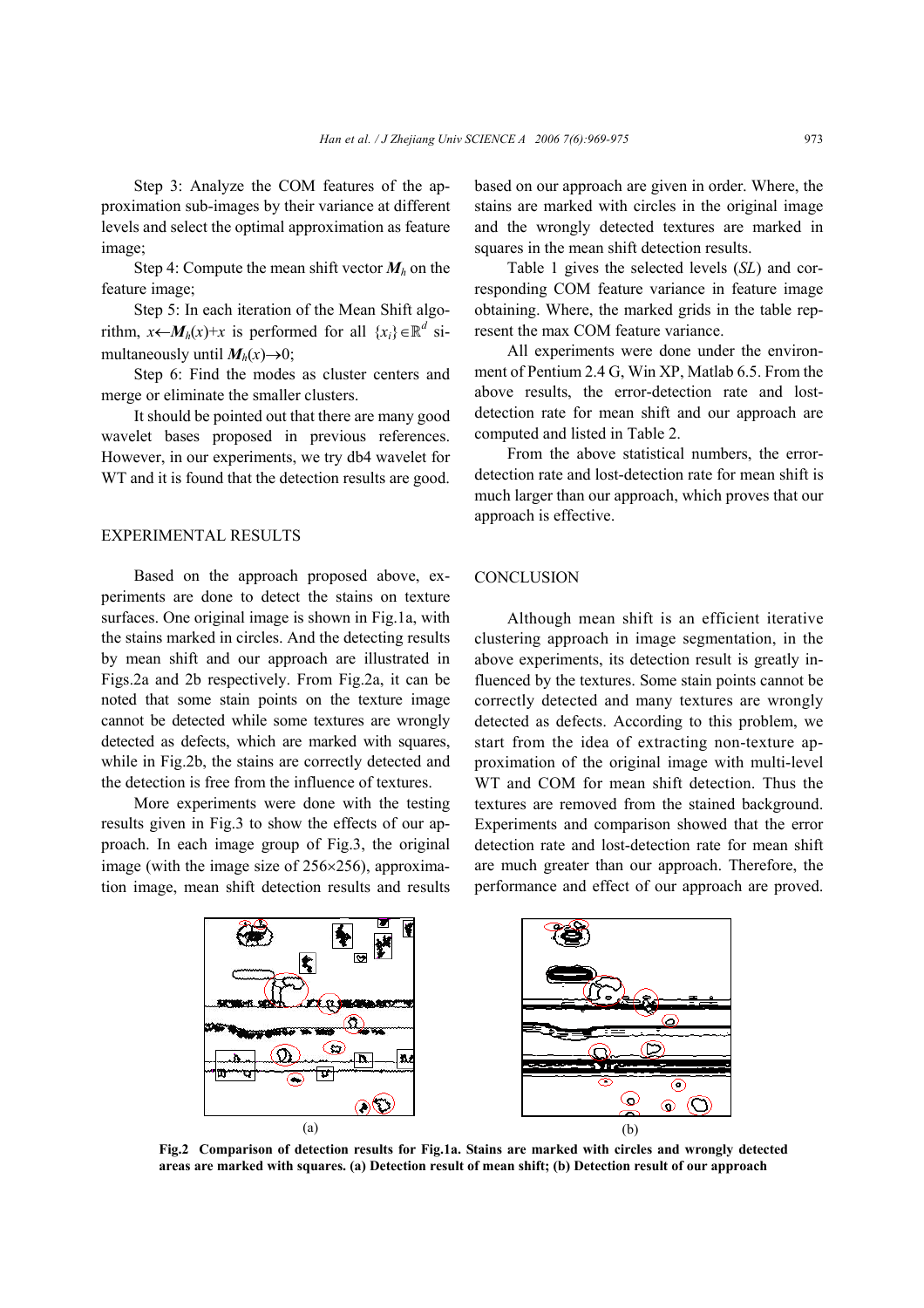

**Fig.3 Comparison of detection results, from (a) to (d), images in the first column are original images, the second column mean shift detection results, the third approximation images and the last detection results based on our approach, with stains marked in circles and wrongly detected textures in squares**